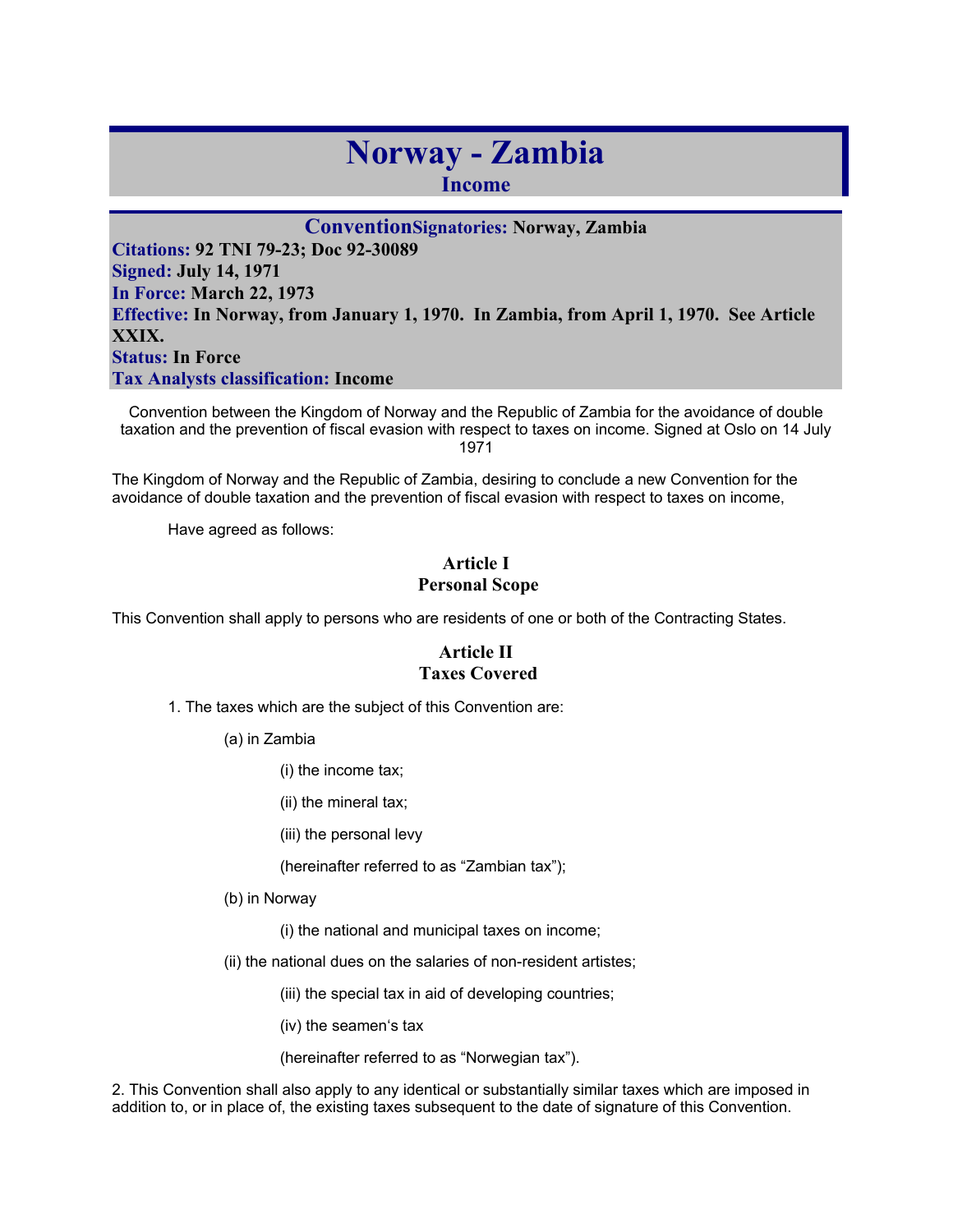3. At the end of each year the taxation authorities of the Contracting States shall notify to each other any changes which have been made in their respective taxation laws.

## **Article III General Definitions**

1. In this Convention, unless the context otherwise requires:

(a) the term "Zambia" means the Republic of Zambia;

(b) the term "Norway" means the Kingdom of Norway, including any area adjacent to the territorial waters of Norway which by Norwegian legislation, and in accordance with international law, has been or may be hereafter designated as an area within which the rights of Norway with respect to the sea bed and subsoil and their natural resources may be exercised; the term does not comprise Svalbard (Spitsbergen, including Bear Island), Jan Mayen, and the Norwegian dependencies outside Europe;

(c) the terms "a Contracting State" and "the other Contracting State" means Zambia or Norway, as the context requires;

(d) the term "tax" means Zambian tax or Norwegian tax as the context requires;

(e) the term "company" means any body corporate, or any entity which is treated as a body corporate for tax purposes;

(f) the term "person" includes an individual and any body of persons corporate or not corporate;

(g) the term "resident of Zambia" means any person who is resident in Zambia for the purposes of Zambian tax and not resident in Norway for the purposes of Norwegian tax;

(h) the term "resident of Norway" means any person who is resident in Norway for the purposes of Norwegian tax and not resident in Zambia for the purposes of Zambian tax;

(i) the terms "resident of a Contracting State" and "resident of the other Contracting State" means a person who is a resident of Zambia or a person who is a resident of Norway as the context requires;

(j) the terms "Zambian enterprise" and "Norwegian enterprise" mean respectively an industrial, mining, commercial, plantation, agricultural or pastoral enterprise or undertaking or any like enterprise or undertaking carried on by a resident of Zambia and an industrial mining, commercial, plantation, agricultural or pastoral enterprise or undertaking or any like enterprise or undertaking carried on by a resident of Norway;

(k) the terms "enterprise of a Contracting State" and "enterprise of the other Contracting States" mean a Zambian enterprise or a Norwegian enterprise, as the context requires;

(l) the term "international traffic" includes traffic between places in one country in the course of a journey which extends over more than one country;

(m) the term "taxation authority" means:

(i) in the case of Zambia, the Commissioner of Taxes or his authorised representative;

(ii) in the case of Norway, the Minister of Finance and Customs or his authorised representative.

2. In the application of the provisions of this Convention by a Contracting State, any term not otherwise defined shall, unless the context otherwise requires, have the meaning which it has under the laws of that Contracting State relating to the taxes which are the subject of this Convention.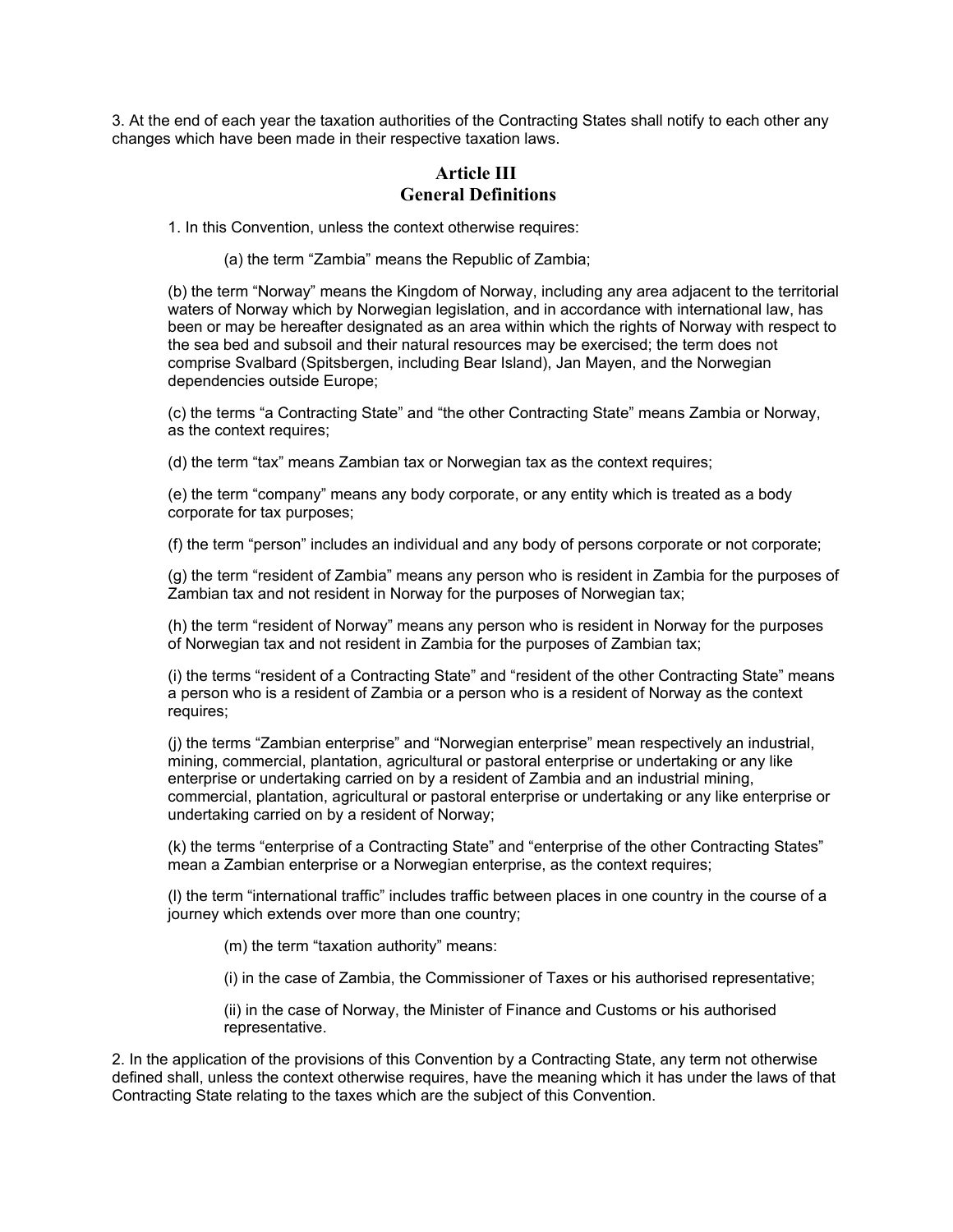## **Article IV Fiscal Domicile**

1. Where an individual is a resident of both Contracting States, his residence shall be determined in accordance with the following rules:

(a) he shall be deemed to be a resident of the Contracting State in which he has a permanent home available to him; if he has a permanent home available to him in both Contracting States, he shall be deemed to be a resident of the Contracting State with which his personal and economic relations are closest (centre of vital interests);

(b) if the Contracting State in which he has his centre of vital interests cannot be determined, or if he has not a permanent home available to him in either Contracting State, he shall be deemed to be a resident of the Contracting State in which he has an habitual abode;

(c) if he has an habitual abode in both Contracting States or in neither of them, he shall be deemed to be a resident of the Contracting State of which he is a national;

(d) if he is a national of neither Contracting State, the taxation authorities of the Contracting States shall settle the question by mutual agreement.

2. Where a person other than an individual is a resident of both Contracting States, then it shall be deemed to be a resident of the Contracting State in which its place of effective management is situated.

### **Article V Permanent Establishment**

1. For the purposes of this Convention the term "permanent establishment" means a fixed place of business in which the business of the enterprise is wholly or partly carried on.

- 2. The term "permanent establishment" shall include especially:
	- (a) a place of management;
	- (b) a branch;
	- (c) an office;
	- (d) a factory;
	- (e) a workshop;
- (f) a mine, oil well, quarry or other place of extraction of natural resources;
- (g) a building site or construction or assembly project which exists for more than six months.
- 3. The term "permanent establishment" shall not be deemed to include:

(a) the use of facilities solely for the purpose of storage, display, or delivery of goods or merchandise belonging to the enterprise;

(b) the maintenance of a stock of goods or merchandise belonging to the enterprise solely for the purpose of storage, display or delivery;

(c) the maintenance of a stock of goods or merchandise belonging to the enterprise solely for the purpose of processing by another enterprise;

(d) the maintenance of a fixed place of business solely for the purpose of purchasing goods or merchandise, or for collecting information, for the enterprise;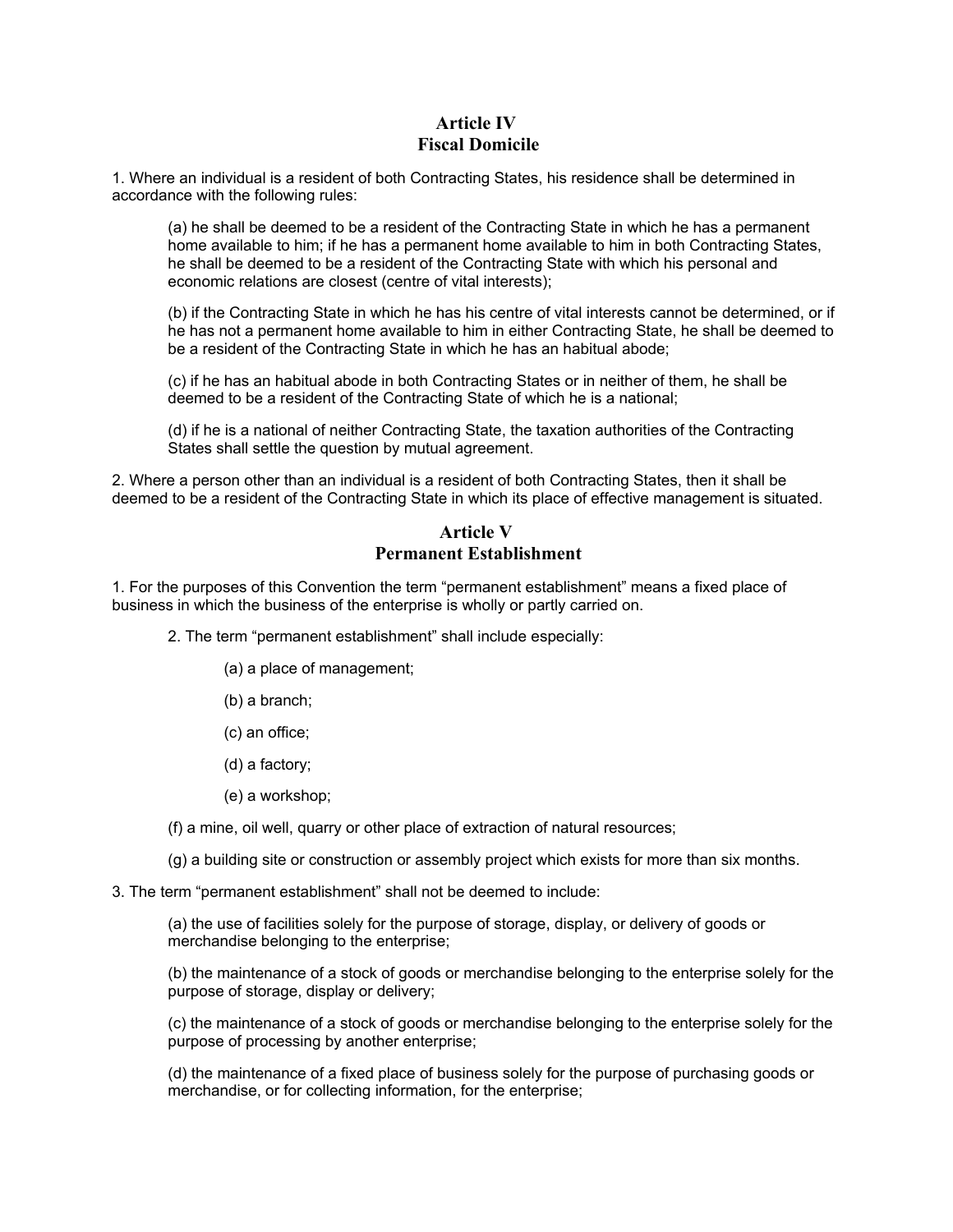(e) the maintenance of a fixed place of business solely for the purpose of advertising, for the supply of information, for scientific research or for similar activities which have a preparatory or auxiliary character, for the enterprise.

4. An enterprise of a Contracting State shall be deemed to have a permanent establishment in the other Contracting State if it carries on supervisory activities in that other Contracting State for more than six months in connection with a construction, installation, or assembly project which is being undertaken in that other Contracting State.

5. A person acting in a Contracting State on behalf of an enterprise of the other Contracting State--other than an agent of independent status to whom paragraph 6 applies--shall be deemed to be a permanent establishment in the first-mentioned Contracting State, if he has and habitually exercises in that Contracting State, an authority to conclude contracts in the name of the enterprise, unless his activities are limited to the purchase of goods or merchandise for the enterprise.

6. An enterprise of a Contracting State shall not be deemed to have a permanent establishment in the other Contracting State merely because it carries on business in that other Contracting State through a broker, general commission agent, or any other agent of independent status, where such person is acting in the ordinary course of his business.

7. The fact that a company which is a resident of a Contracting State controls or is controlled by a company which is a resident of the other Contracting State, or which carries on business in that other Contracting State (whether through a permanent establishment or otherwise), shall not of itself constitute either company a permanent establishment of the other.

# **Article VI Income From Immovable Property**

1. Income from immovable property may be taxed in the Contracting State in which such property is situated.

2. The term "immovable property" shall be defined in accordance with the law of the Contracting State in which the property in question is situated. The term shall in any case include property accessory to immovable property, livestock and equipment used in agriculture and forestry, rights to which the provisions of general law respecting landed property apply, usufruct of immovable property and rights to variable or fixed payments as consideration for the working of, or the right to work, mineral deposits, sources and other natural resources; ships, boats and aircraft shall not be regarded as immovable property.

3. The provisions of paragraph 1 shall apply to income derived from the direct use, letting, or use in any other form of immovable property.

4. In the determining of the income from immovable property which a resident of a Contracting State has in the other Contracting State expenses (including interest on debt-claims) which are incurred for the purposes of such property shall be allowed as deductions on the same conditions as are provided for residents of that other Contracting State.

5. The provisions of paragraphs 1, 3 and 4 shall also apply to the income from immovable property of an enterprise and to income from immovable property used for the performance of professional services.

## **Article VII Business Profits**

1. The profits of an enterprise of a Contracting State shall be taxable only in that Contracting State unless the enterprise carries on business in the other Contracting State through a permanent establishment situated therein. If the enterprise carries on business as aforesaid, the profits of the enterprise may be taxed in the other Contracting State but only so much of them as is attributable to the permanent establishment.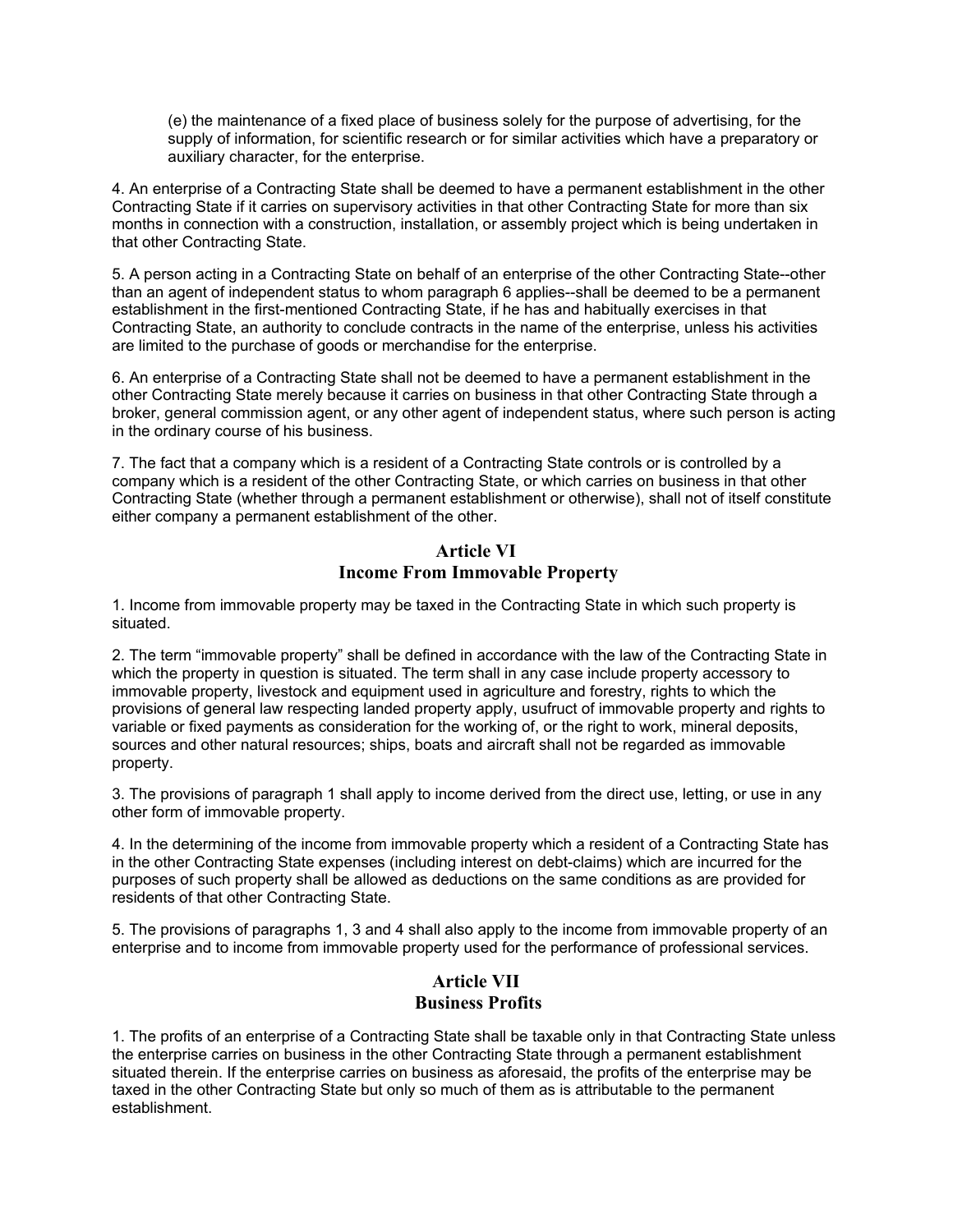2. Where an enterprise of a Contracting State carries on business in the other Contracting State through a permanent establishment situated therein, there shall in each Contracting State be attributed to that permanent establishment the profits which it might be expected to make if it were a distinct and separate enterprise engaged in the same or similar activities under the same or similar conditions and dealing wholly independently with the enterprise of which it is a permanent establishment.

3. In the determination of the profits of a permanent establishment, there shall be allowed as deductions expenses which are incurred for the purposes of the permanent establishment including executive and general administrative expenses so incurred, whether in the Contracting State in which the permanent establishment in situated or elsewhere. If the information available to the taxation authorities concerned is inadequate to determine the profits to be attributed to the permanent establishment, nothing in this paragraph shall affect the application of the law of either Contracting State in relation to the liability of the permanent establishment to pay tax on an amount determined by the making of an estimate by the taxation authorities of that Contracting State; provided that each estimate shall be made so far as the information available to the taxation authorities permits, in accordance with the principle stated in paragraph 4.

4. In so far as it has been customary in a Contracting State to determine the profits to be attributed to a permanent establishment on the basis of an apportionment of the total profits of the enterprise to its various parts, nothing in paragraph 2 shall preclude that Contracting State from determining the profits to be taxed by such an apportionment as may be customary; the method of apportionment adopted shall, however, be such that the result shall be in accordance with the principles laid down in this Article.

5. No profits shall be attributed to a permanent establishment by reason of the mere purchase by that permanent establishment of goods or merchandise for the enterprise.

6. For the purposes of the preceding paragraphs, the profits to be attributed to the permanent establishment shall be determined by the same method year by year unless there is good and sufficient reason to the contrary.

7. Where profits include items of income which are dealt with separately in other Articles of this Convention, then the provisions of those Articles shall not be affected by the provisions of this Article.

## **Article VIII Shipping And Air Transport**

Notwithstanding the provisions of Articles V and VII, profits of an enterprise from the operation of ships or aircraft in international traffic shall be taxable only in the Contracting State in which the place of effective management of the enterprise is situated.

### **Article IX Associated Enterprises**

Where

(a) an enterprise of a Contracting State participates directly or indirectly in the management, control or capital of an enterprise of the other Contracting State, or

(b) the same persons participate directly or indirectly in the management, control or capital of an enterprise of a Contracting State and an enterprise of the other Contracting State.

and in either case conditions are made or imposed between the two enterprises in their commercial or financial relations which differ from those which would be made between independent enterprises, then any profits which would, but for those conditions, have accrued to one of the enterprises, but by reason of those conditions have not so accrued, may be included in the profits of that enterprise and taxed accordingly.

## **Article X**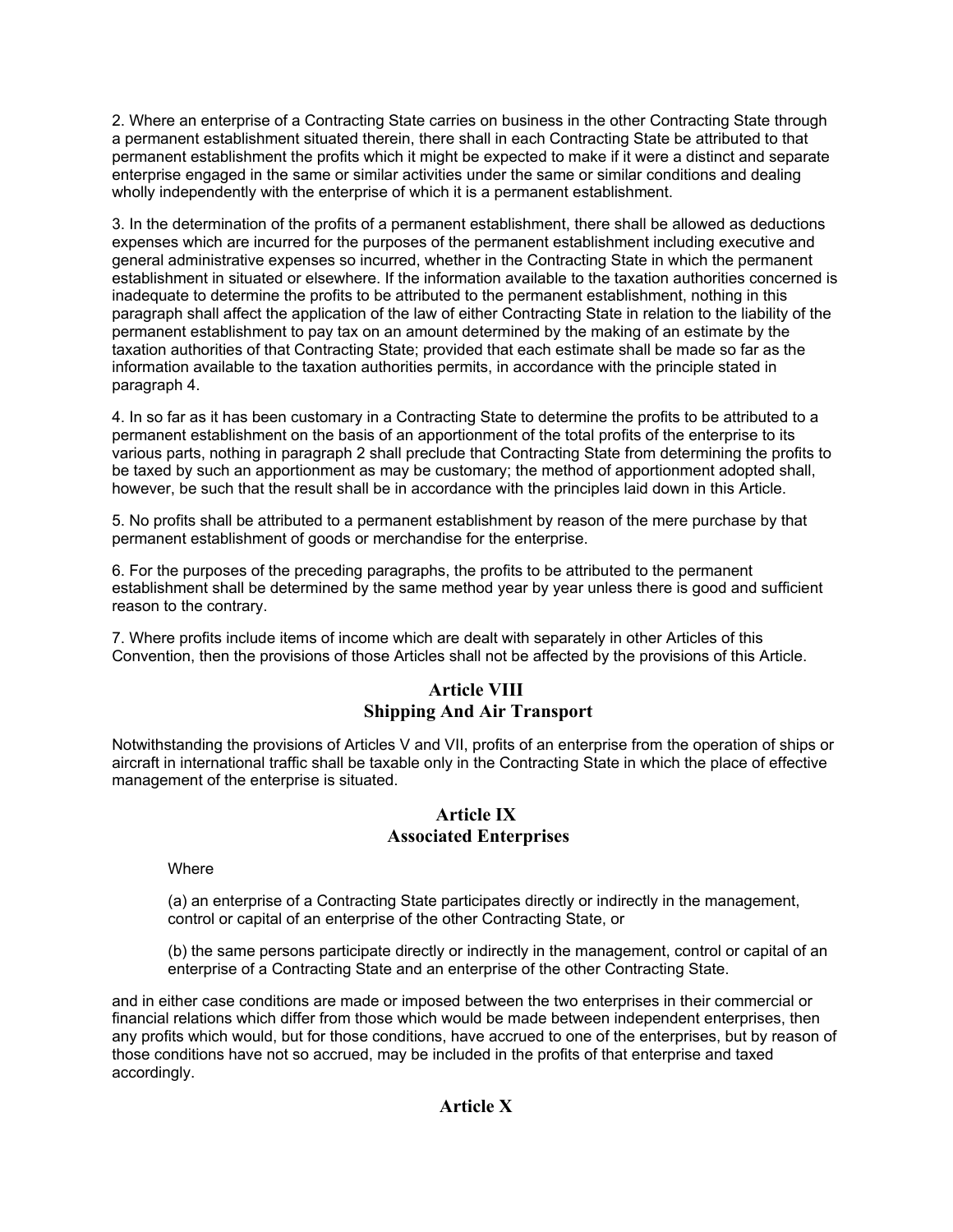#### **Dividends**

1. Dividends paid by a company which is a resident of a Contracting State to a resident of the other Contracting State may be taxed in that other Contracting State.

2. However, such dividends may be taxed in the Contracting State of which the company paying the dividends is a resident, and according to the law of that Contracting State, but the tax so charged shall not exceed 15 per cent of the gross amount of the dividends. The taxation authorities of the Contracting States shall by mutual agreement settle the mode of application of this limitation. This paragraph shall not affect the taxation of the company in respect of the profits out of which the dividends are paid.

3. Notwithstanding the provisions of paragraph 1, dividends paid by a company which is a resident of Zambia to a resident of Norway shall be exempt from tax in Norway to the same extent that the dividends would have been exempt from tax in accordance with the Norwegian law if that company had been resident in Norway, provided that the dividends are not deductible in determining the assessable income of that company for the purposes of Zambian tax.

4. The term "dividends" means income from shares or other rights, not being debt-claims, participating in profits, as well as income from other corporate rights assimilated to income from shares by the law of the Contracting State of which the company making the distribution is a resident.

5. The provisions of paragraphs 1 and 2 shall not apply if the recipient of the dividends, being a resident of a Contracting State, has in the other Contracting State of which the company paying the dividends is a resident, a permanent establishment with which the holding by virtue of which the dividends are paid is effectively connected. In such a case, the provisions of Article VII shall apply.

6. Where a company which is a resident of a Contracting State derives profits or income from the other Contracting State, that other State may not impose any tax on the dividends paid by the company to persons who are not residents of that other Contracting State, or subject the company's undistributed profits to a tax on undistributed profits, even if the dividends paid or the undistributed profits consist wholly or partly of profits or income arising in such other Contracting State.

## **Article XI Interest**

1. Interest arising in a Contracting State and paid to a resident of the other Contracting State may be taxed in that other Contracting State.

2. However, such interest may be taxed in the Contracting State in which it arises, and according to the law of that Contracting State, but the tax so charged shall not exceed 10 per cent of the gross amount of the interest. The taxation authorities of the Contracting States shall by mutual agreement settle the mode of application of this limitation.

3. Notwithstanding the provisions of paragraph 2, interest arising in a Contracting State and paid to the Government of the other Contracting State or local authority thereof or any agency or instrumentality (including a financial institution) wholly owned by that Governmental or local authority shall be exempt from tax in the first-mentioned Contracting State.

4. The term "interest" means income from Government securities, from bonds or debentures, whether or not secured by mortgage and whether or not carrying a right to participate in profits, and from debt-claims of every kind, and excess of the amount repaid in respect of such debt-claims over the amount lent, as well as all other income assimilated to income from money lent by the law of the Contracting State in which the income arises.

5. The provisions of paragraphs 1 and 2 shall not apply if the recipient of the interest, being a resident of a Contracting State, has in the other Contracting State in which the interest arises a permanent establishment with which the debt-claim from which the interest arises is effectively connected. In such a case, the provisions of Article VII shall apply.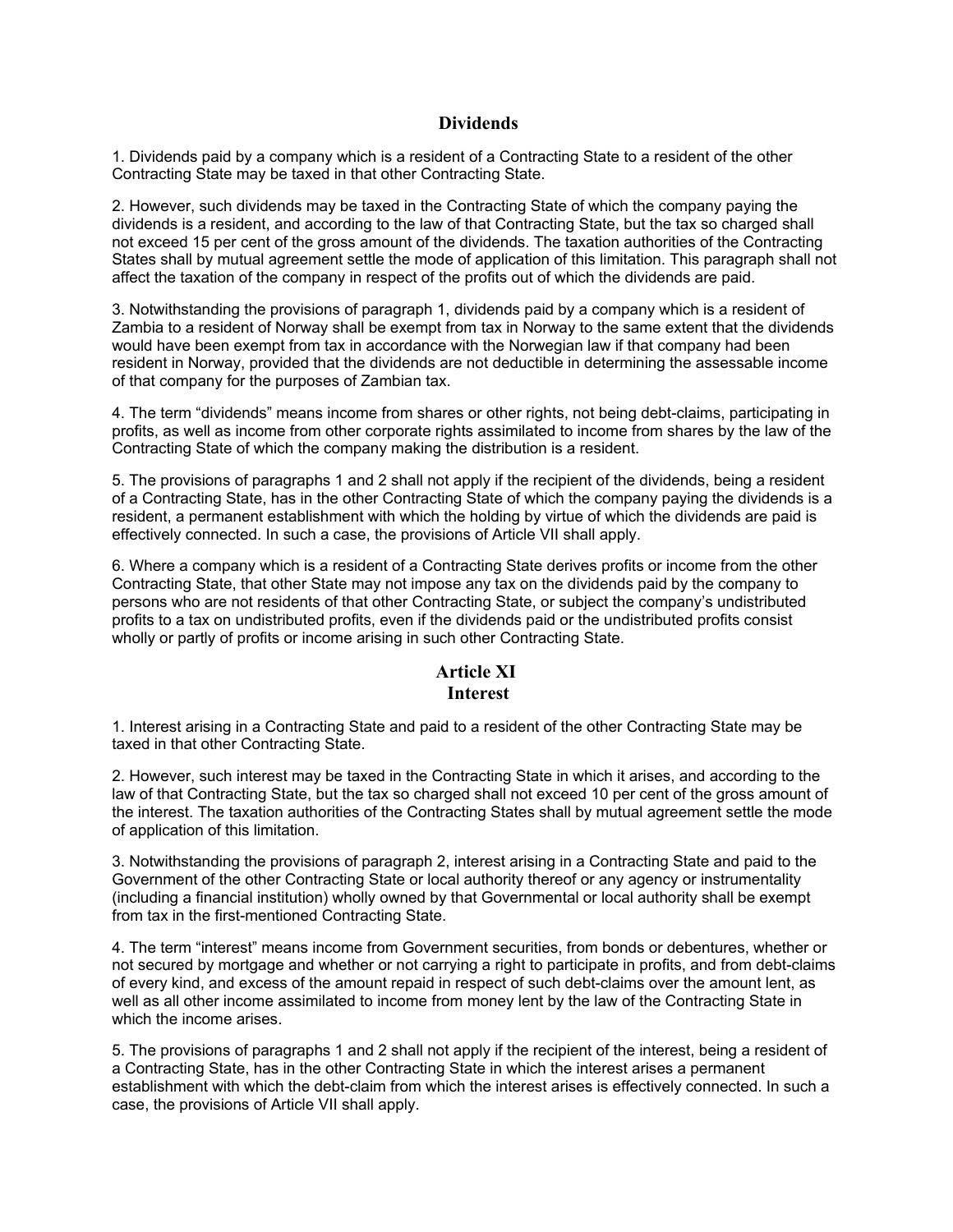6. Interest shall be deemed to arise in a Contracting State when the payer is that Contracting State itself, a local authority or a resident of that Contracting State. Where, however, the person paying the interest, whether he is a resident of a Contracting State or not, has in a Contracting State a permanent establishment in connection with which the indebtedness on which the interest is paid was incurred, and such interest is borne by such permanent establishment, then such interest shall be deemed to arise in the Contracting State in which the permanent establishment is situated.

7. Where, owing to a special relationship between the payer and the recipient or between both of them and some other person, the amount of interest paid, having regard to the debt-claim for which it is paid, exceeds the amount which would have been agreed upon by the payer and the recipient in the absence of such relationship, the provisions of this Article shall apply only to the last-mentioned amount. In that case, the excess part of the payments shall remain taxable according to the law of each Contracting State, due regard being had to the other provisions of this Convention.

# **Article XII Royalties**

1. Royalties arising in a Contracting State and paid to a resident of the other Contracting State may be taxed in that other Contracting State.

2. However, such royalties may be taxed in the Contracting State in which they arise, and in accordance with the law of that Contracting State, but tax so charged shall not exceed 15 per cent of the gross amount of the royalties. The taxation authorities of the Contracting States shall by mutual agreement settle the mode of application of this limitation.

3. The term "royalties" means payments of any kind received as a consideration for the use of, or the right to use, any copyright of literary, artistic or scientific work (including cinematograph films, video tapes for use in connection with television or tapes for use in connection with radio), any patent, trade mark, design or model, plan, secret formula or process, or for the use of, or the right to use, industrial, commercial or scientific equipment, or for information concerning industrial, commercial or scientific experience.

4. The provisions of paragraphs 1 and 2 shall not apply if the recipient of the royalties, being a resident of a Contracting State, has in the other Contracting State in which the royalties arise a permanent establishment with which the right or property giving rise to the royalties is effectively connected. In such a case, the provisions of Article VII shall apply.

5. Royalties shall be deemed to arise in a Contracting State when the payer is that Contracting State itself, a local authority or resident of that Contracting State. Where, however, the person paying the royalties, whether he is a resident of a Contracting State or not, has in a Contracting State, a permanent establishment in connection with which the liability to pay the royalties was incurred, and such royalties are borne by such permanent establishment, then such royalties shall be deemed to arise in the Contracting State in which the permanent establishment is situated.

6. Where, owing to a special relationship between the payer and the recipient or between both of them and some other person, the amount of the royalties paid, having regard to the use, right, or information for which they are paid, exceeds the amount which would have been agreed upon by the payer and the recipient in the absence of such relationship, the provisions of this Article shall apply only to the lastmentioned amount. In that case, the excess part of the payment shall remain taxable according to the law of each Contracting State, due regard being had to the other provisions of this Convention.

# **Article XIII Capital Gains**

1. Gains from the sale, transfer or exchange of immovable property, as defined in paragraph 2 of Article VI, may be taxed in the Contracting State in which such property is situated.

2. Gains from the sale, transfer or exchange of movable property forming part of the business property of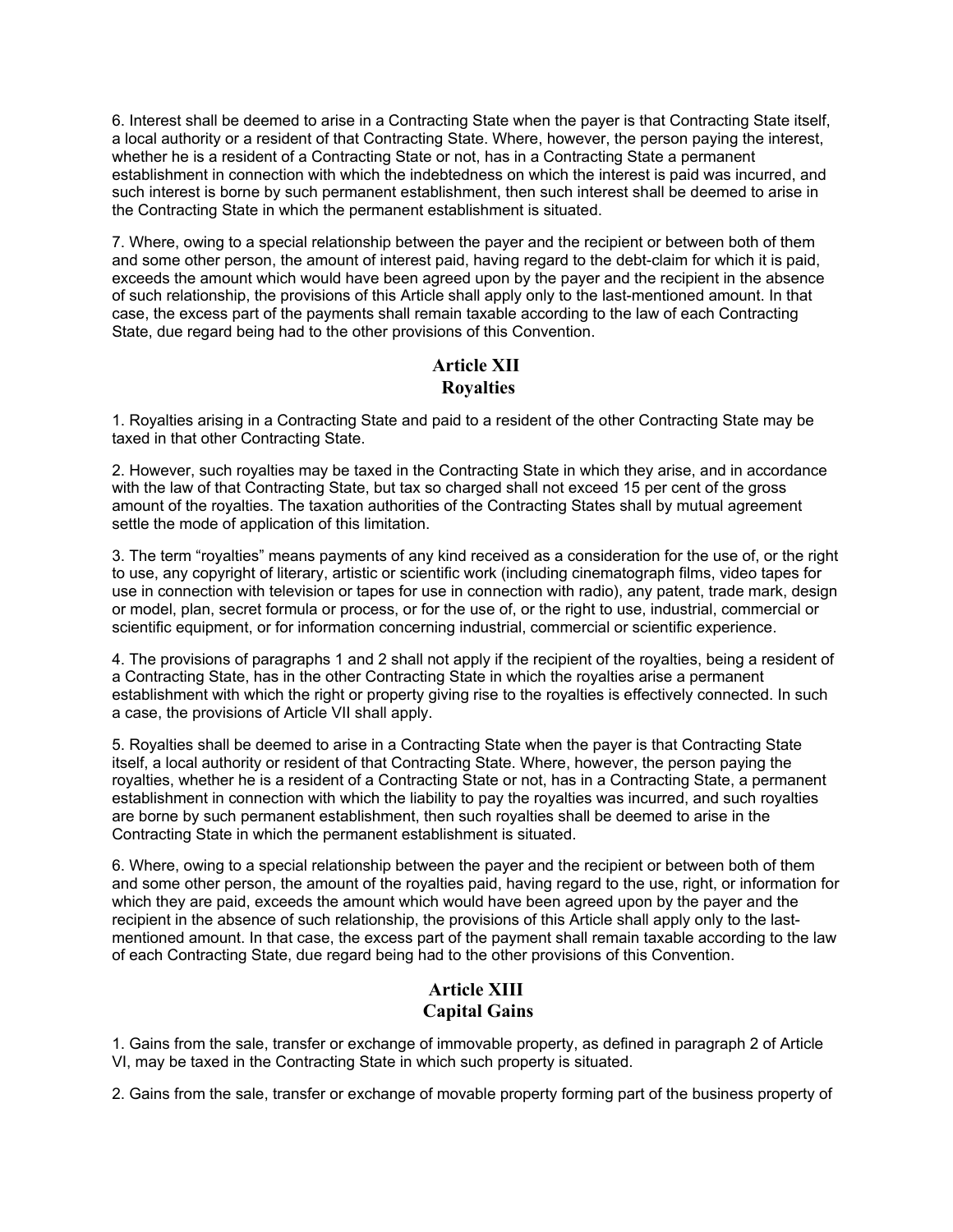a permanent establishment which an enterprise of a Contracting State has in the other Contracting State or of movable property pertaining to a fixed base available to a resident of a Contracting State in the other Contracting State for the purpose of performing professional services, including such gains from the sale or exchange of such a permanent establishment (alone or together with the whole enterprise) or of such fixed base, may be taxed in that other Contracting State.

3. Notwithstanding the provisions of paragraph 2, gains derived by an enterprise of a Contracting State from the sale, transfer or exchange of ships or aircraft operated in international traffic and movable property pertaining to the operation of such ships and aircraft shall be taxable only in the Contracting State in which the place of effective management of the enterprise is situated.

4. Gains from the sale, transfer or exchange of any property other than those mentioned in paragraphs 1, 2 and 3 shall be taxable only in the Contracting State of which the alienator is a resident.

### **Article XIV Independent Personal Services**

1. Income derived by a resident of a Contracting State in respect of professional services or other independent activities of a similar character shall be taxable only in that Contracting State unless he has a fixed base regularly available to him in the other Contracting State for the purpose of performing his activities. If he has such a fixed base, the income may be taxed in the other Contracting State but only so much of it as is attributable to that fixed base.

2. The term "professional services" includes, especially, independent scientific, literary, artistic, educational or teaching activities as well as the independent activities of physicians, lawyers, engineers, architects, dentists and accountants.

# **Article XV Employments**

1. Subject to the provisions of Articles XVI, XVIII, XIX and XX, salaries, wages and other similar remuneration derived by a resident of a Contracting State in respect of an employment shall be taxable only in that Contracting State unless the employment is exercised in the other Contracting State. If the employment is so exercised, such remuneration as is derived therefrom may be taxed in that other Contracting State.

2. Notwithstanding the provisions of paragraph 1, remuneration derived by a resident of a Contracting State in respect of an employment exercised in the Contracting State shall be taxable only in the firstmentioned Contracting State if:

(a) the recipient is present in the other Contracting State for a period or periods not exceeding in the aggregate 183 days in the fiscal year concerned; and

(b) the remuneration is paid by, or on behalf of, an employer who is not a resident of the other Contracting State; and

(c) the remuneration is not borne by a permanent establishment or a fixed base which the employer has in the other Contracting State.

3. Notwithstanding the provisions of paragraphs 1 and 2, remuneration in respect of employment exercised aboard a ship or aircraft in international traffic may be taxed in the Contracting State in which the place of effective management of the enterprise is situated.

# **Article XVI**

## **Directors' Fees**

Directors' fees and similar payments derived by a resident of a Contracting State in his capacity as a member of the board of directors of a company which is a resident of the other Contracting State may be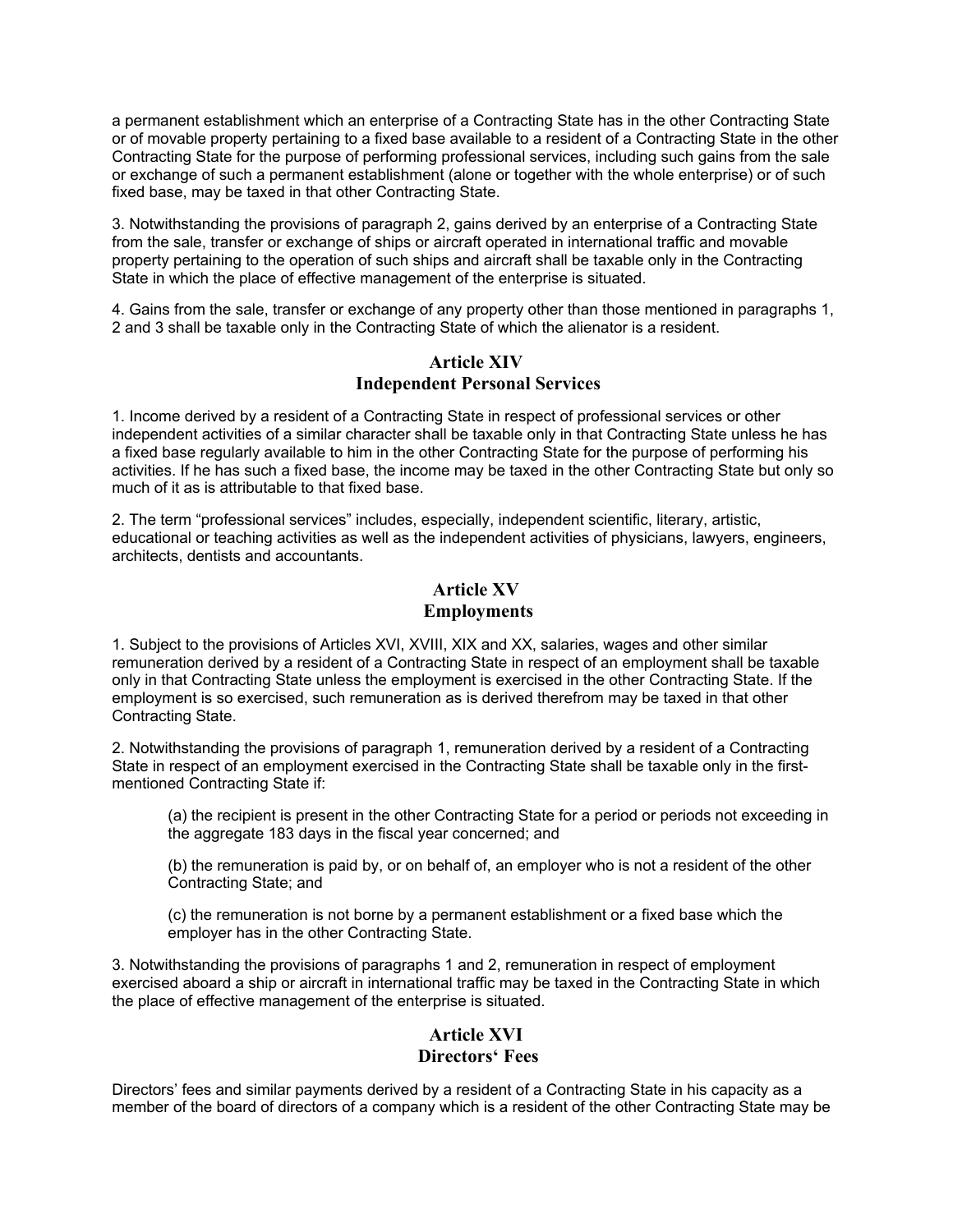taxed in that other Contracting State.

# **Article XVII Artistes And Athletes**

Notwithstanding anything contained in this Convention, income derived by public entertainers such as theatre, motion picture, radio or television artistes and musicians and by athletes from their personal activities as such, may be taxed in the Contracting State in which these activities are exercised.

#### **Article XVIII Pensions**

Subject to the provisions of paragraph 1 of Article XIX, any pension or similar remuneration derived from sources within a Contracting State in consideration of past employment by an individual who is a resident of the other Contracting State shall be exempt from tax in the first-mentioned Contracting State.

## **Article XIX Governmental Functions**

1. Remuneration, including pensions, paid by or out of funds created by a Contracting State or a local authority thereof to any individual in respect of services rendered to that Contracting State or local authority thereof in the discharge of functions of a governmental nature may be taxed in that Contracting State.

2. The provisions of Articles XV, XVI and XVIII shall apply to remuneration or pensions in respect of services rendered in connection with any trade or business carried on by one of the Contracting States or a local authority thereof.

## **Article XX Research Personnel And Students**

1. The remuneration which an individual who is or was formerly a resident of a Contracting State receives for undertaking study or research at a high level during a period of temporary residence not exceeding two years at a university, research institute, school, college or other similar establishment in the other Contracting State shall not be taxable in that other Contracting State.

2. Payments which a student or business apprentice who is or was formerly a resident of a Contracting State and who is present in the other Contracting State solely for the purpose of his education or training receives for the purpose of his maintenance, education or training shall not be taxed in that other Contracting State, provided that such payments are made to him from sources outside that other Contracting State.

3. Remuneration which a student or business apprentice who is or was formerly a resident of a Contracting State derives from an employment which he exercises in the other Contracting State shall not be taxed in that other Contracting State provided that such employment is directly related to his studies or training or is undertaken for the sole purpose of his maintenance.

# **Article XXI Income Not Expressly Mentioned**

Items of income of a resident of a Contracting State which are not expressly mentioned in the foregoing Articles of this Convention shall be taxable only in that Contracting State.

### **Article XXII Personal Allowances**

1. Individuals who are residents of Norway may claim the same personal allowances, reliefs and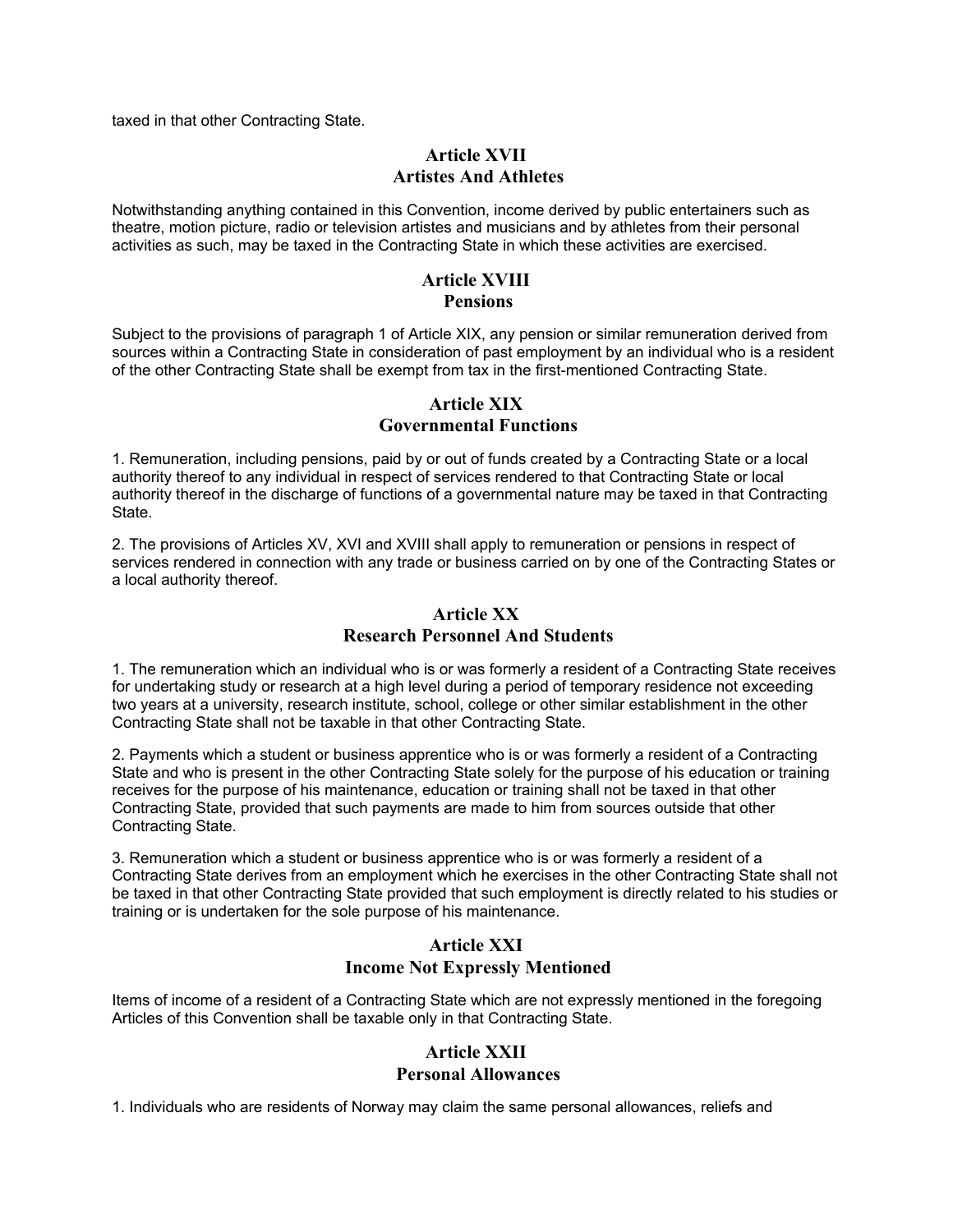reductions for the purposes of Zambian tax as Zambian nationals who are not residents of Zambia.

2. Individuals who are residents of Zambia may claim the same personal allowances, reliefs and reductions for the purposes of Norwegian tax as nationals who are not residents of Norway.

### **Article XXIII Elimination Of Double Taxation**

1. Credit Method -- Zambia.

(a) Where a resident of Zambia derives income from Norway which may be taxed in Norway in accordance with the provisions of this Convention, the amount of Norwegian tax payable in respect of that income shall be allowed as a credit against Zambian tax imposed on that resident. The amount of credit, however, shall not exceed that part of the Zambian tax which is appropriate to that income, before allowing the credit.

(b) Where the income derived from Norway is a dividend paid by a company which is a resident of Norway, the credit shall take into account the Norwegian tax payable in respect of its profits by the company paying the dividend.

2. Exemption Method -- Norway.

(a) Where a resident of Norway derives income from Zambia which may be taxed in Zambia in accordance with the provisions of this Convention, Norway shall, subject to the provisions of subparagraph (b), exempt such income from tax but may, in calculating tax on the remaining income of that person, apply the rate of tax which would have been applicable if the exempted income had not been so exempted.

(b) Where a resident of Norway derives income from Zambia which may be taxed in Zambia in accordance with the provisions of Articles X, XI and XII, the amount of the Zambian tax payable in respect of that income shall be allowed as a credit against Norwegian tax imposed on that resident. The amount of credit, however, shall not exceed that part of the Norwegian tax which is appropriate to that income, before allowing the credit.

(c) The provisions of sub-paragraph (b) do not apply in so far as dividends paid by a company which is a resident of Zambia to a resident of Norway are exempt from Norwegian tax in accordance with the provisions of paragraph 3 of Article X.

3. For the purposes of paragraph 2 the term "may be taxed in Zambia" shall be deemed to include any amount which would have been payable as Zambian tax, but for an exemption or reduction for tax granted under the Pioneer Industries (Relief from Income Tax) Act, 1965, or any other Zambian law of similar purpose and effect.

4. For the purposes of this Article, profits or remuneration arising from the exercise of a profession or employment in one of the Contracting States shall be deemed to be income from sources within that Contracting State, and the services of an individual whose services are wholly or mainly performed in ships or aircraft operated by a resident of a Contracting State shall be deemed to be performed in that Contracting State.

## **Article XXIV Non-discrimination**

1. The nationals of a Contracting State shall not be subjected in the other Contracting State to any taxation or any requirement connected therewith which is other or more burdensome than the taxation and connected requirements to which nationals of that other Contracting State in the same circumstances are or may be subjected.

2. The term "nationals" means: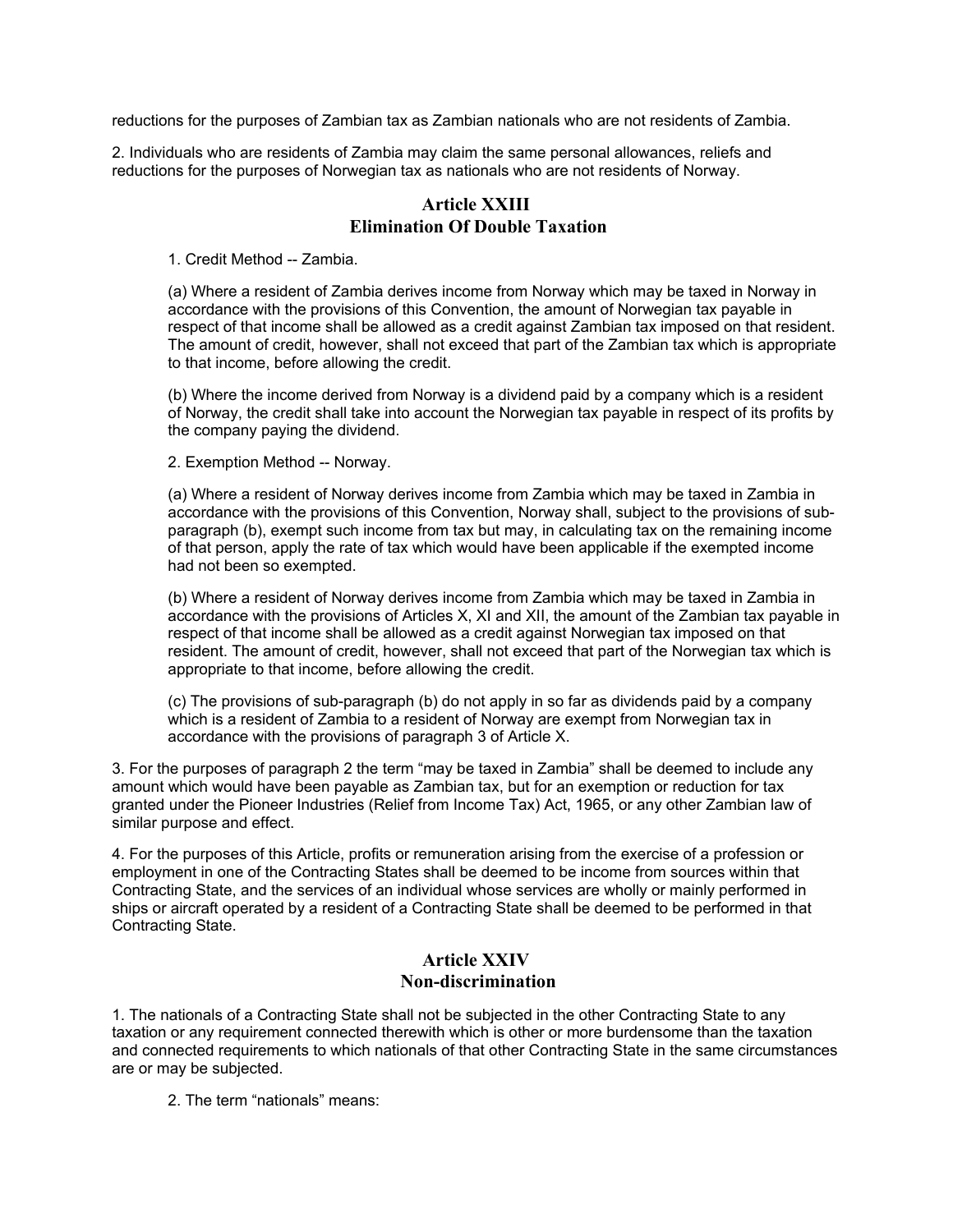(a) in relation to Zambia, all citizens of Zambia and all legal persons, partnerships and associations deriving their status as such from the law in force in Zambia;

(b) in relation to Norway all citizens of Norway and all legal persons, partnerships and associations deriving their status as such from the law in force in Norway.

3. The taxation on a permanent establishment which an enterprise of a Contracting State has in the other Contracting State shall not be less favourably levied in that other Contracting State than the taxation levied on enterprises of that other Contracting State carrying on the same activities.

4. Enterprises of a Contracting State, the capital of which is wholly or partly owned or controlled, directly or indirectly, by one or more residents of the other Contracting State, shall not be subjected in the firstmentioned Contracting State to any taxation or any requirement connected therewith which is other or more burdensome than the taxation and connected requirements to which other similar enterprises of that first-mentioned Contracting State are or may be subjected.

5. The provisions of this Article shall not be construed as obliging a Contracting State to grant residents of the other Contracting State any personal allowances, reliefs and reductions for taxation purposes on account of civil status or family responsibilities which it grants to its own residents.

6. The provisions of this Article shall not be construed as obliging Norway to grant to nationals of Zambia the exceptional tax relief which is accorded to Norwegian nationals or persons born in Norway of parents having Norwegian nationality pursuant to Section 22 of the Norwegian Taxation Act for the Rural Districts and Section 17 of the Norwegian Taxation Act for the Urban Districts.

7. In this Article the term "taxation" means taxes of every kind and description.

## **Article XXV Mutual Agreement Procedure**

1. Where a resident of a Contracting State considers that the actions of one or both of the Contracting States result or will result for him in taxation not in accordance with this Convention, he may, notwithstanding the remedies provided by the national laws of those Contracting States, present his case to the taxation authority of the Contracting State of which he is a resident.

2. The taxation authority shall endeavour, if the objection appears to be justified and if it is not able to arrive at an appropriate solution, to resolve the case by mutual agreement with the taxation authority of the other Contracting State, with a view to the avoidance of taxation not in accordance with this Convention.

3. The taxation authorities of the Contracting States shall endeavour to resolve by mutual agreement any difficulties or doubts arising as to the interpretation or application of this Convention. They may also consult together for the elimination of double taxation in cases not provided for in this Convention.

4. The taxation authorities of the Contracting States may communicate with each other directly for the purpose of reaching an agreement in the sense of the preceding paragraphs. When it seems advisable in order to reach agreement to have an oral exchange of opinions, such exchange may take place through a Commission consisting of representatives of the taxation authorities of the Contracting States.

## **Article XXVI Exchange Of Information**

1. The taxation authorities of the Contracting States shall exchange such information as is necessary for the carrying out of this Convention and of the domestic laws of the Contracting States concerning taxes covered by this Convention in so far as the taxation thereunder is in accordance with this Convention. Any information so exchanged shall not be disclosed to any persons or authorities other than persons, including a court or other adjudicating authority, concerned with the assessment or collection of those taxes or the determination of appeals in relation thereto.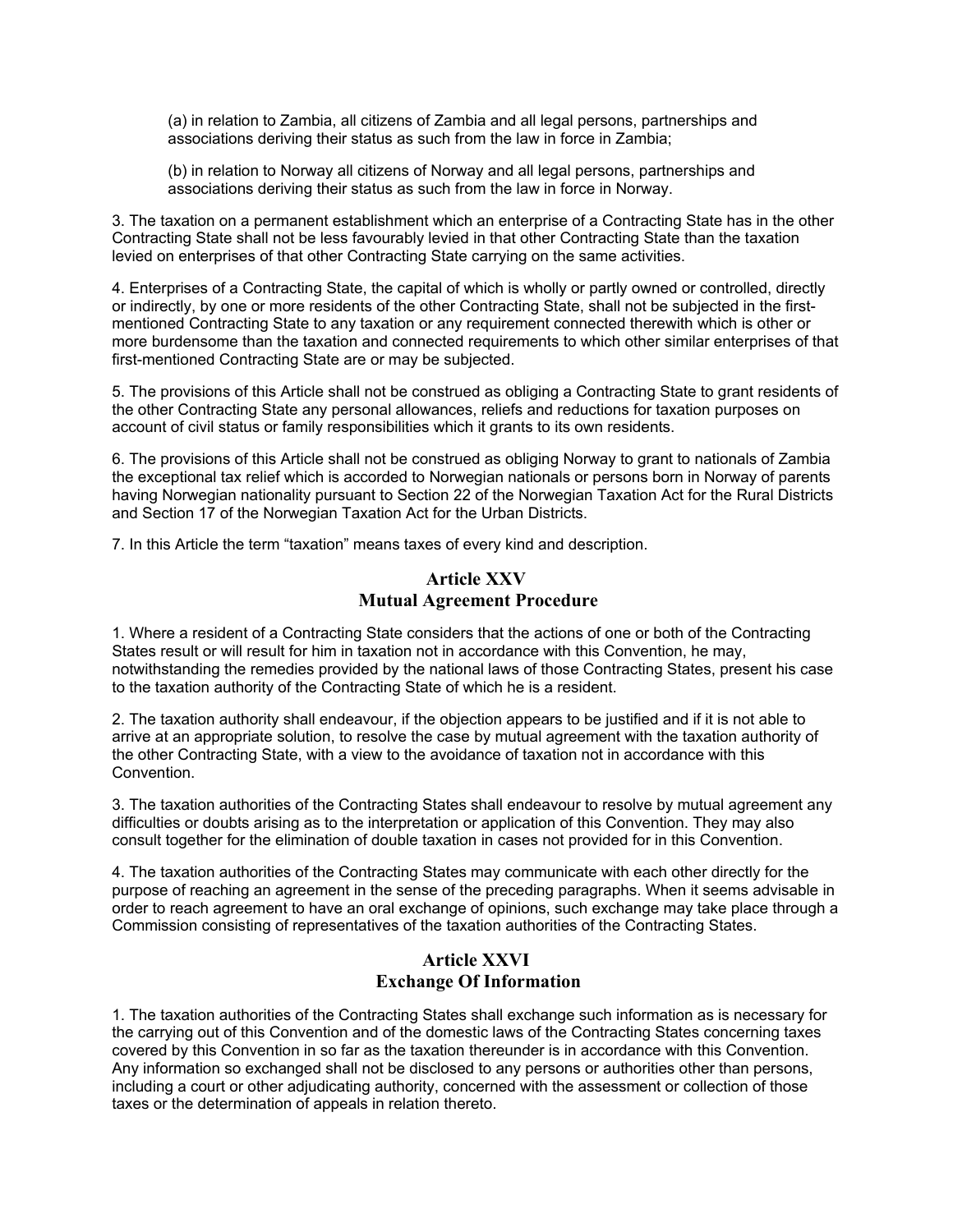2. In no case shall the provisions of paragraph 1 be construed so as to impose on a Contracting State the obligation:

(a) to carry out administrative measures at variance with the laws or the administrative practice of that or the other Contracting State;

(b) to supply particulars which are not obtainable under the laws or in the normal course of the administration of that or of the other Contracting State;

(c) to supply information which would disclose any trade, business, industrial, commercial or professional secret or trade process, or information, the disclosure of which would be contrary to public policy.

#### **Article XXVII Diplomatic And Consular Officials**

1. Nothing in this Convention shall affect the fiscal privileges of diplomatic or consular officials under the general rules of international law or under the provisions of special agreements.

2. In so far as, due to fiscal privileges granted to diplomatic or consular officials under the general rules of international law or under the provisions of special international treaties, income is not subject to tax in the receiving State, the right to tax shall be reserved to the sending State.

3. An individual who is a member of a diplomatic or consular mission (except honorary consuls) or permanent delegation of a Contracting State which is situated in the other Contracting State or a third State, shall for the purposes of this Convention be deemed to be a resident of the sending State if:

(a) he is not a national of the receiving State; and

(b) in accordance with international law he cannot be taxed in the receiving State on any income from sources outside that State.

### **Article XXVIII Territorial Extension**

1. This Convention may be extended, either in its entirety or with any necessary modifications, to any area of the territory of Norway which has expressly been excepted from the scope of this Convention under the provisions of sub-paragraph (b) of paragraph 1 of Article III, in which taxes are imposed, identical or substantially similar in character to those to which this Convention applies. Any such extension shall take effect from such date and subject to such modifications and conditions, as may be specified and agreed between the Contracting States in notes to be exchanged through diplomatic channels or in any other manner in accordance with their constitutional procedures.

2. Unless otherwise agreed by both Contracting States, the termination of this Convention by one of the Contracting States under Article XXX shall also terminate the application of this Convention to any territory to which it has been extended under this Article.

# **Article XXIX Entry Into Force**

1. This Convention shall be ratified and the instruments of ratification shall be exchanged as soon as possible.

2. This Convention shall enter into force upon the exchange of instruments of ratification and its provisions shall have effect:

(a) in Zambia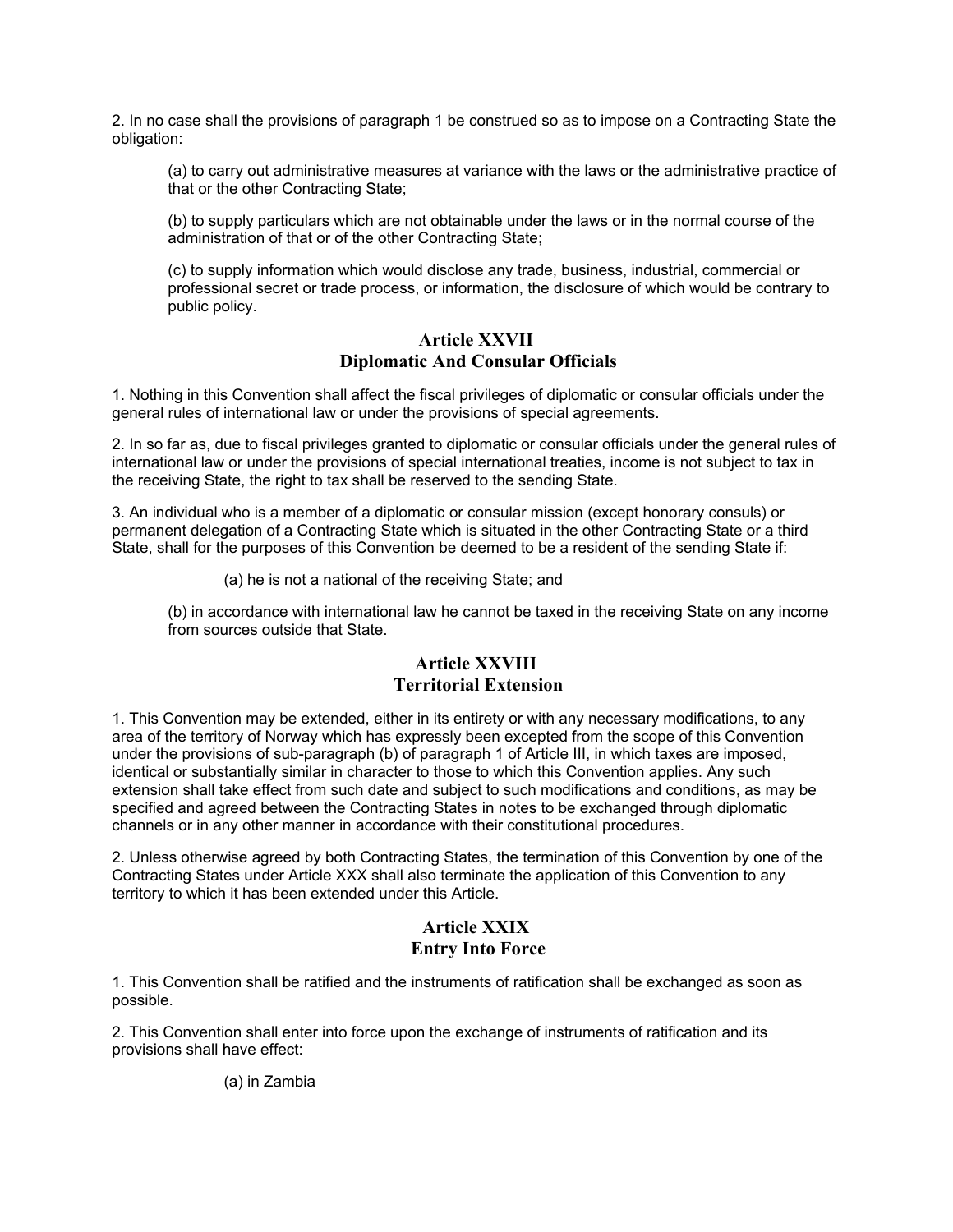as respects income for any charge year beginning on or after 1st April, 1970;

(b) in Norway

as respects income for any income year (charge year) beginning on or after 1st January, 1970 (including any accounting period closed in such year).

3. Upon the entry into force of this Convention, the Convention between the Government of Norway and the Government of the United Kingdom of Great Britain and Northern Ireland for the Avoidance of Double Taxation and the Prevention of Fiscal Evasion with respect to Taxes on Income, signed at London on 2nd May, 1951, extended with certain modifications to the former Federation of Rhodesia and Nyasaland by an Exchange of Notes, dated 12th and 24th October, 1961, and to the former Protectorate of Northern Rhodesia by an Exchange of Notes, dated 13th and 21st December, 1963, and continued by Zambia, shall cease to have effect.

## **Article XXX Termination**

This Convention shall remain in force indefinitely, but either of the Contracting States may, on or before 30th June in any calendar year beginning after the expiration of a period of five years from the date of its entry into force, give to the other Contracting State, through diplomatic channels, written notice of termination.

In such event the Convention shall cease to have effect:

(a) in Zambia

as respects income for any charge year beginning on or after 1st April of the calendar year following the year in which such notice is given;

(b) in Norway

as respects income for any income year (charge year) beginning on or after 1st January of the calendar year following the year in which such notice is given (including any accounting period closed in such year).

IN WITNESS WHEREOF the undersigned being duly authorised thereto have signed this Convention and have affixed thereto their seals.

DONE at Oslo this fourteenth day of July, 1971, in duplicate in the English language.

 For the Government of the Kingdom of Norway

Andreas CAPPELEN (s.)

 For the Government of the Republic of Zambia

Moto NKAMA (s.)